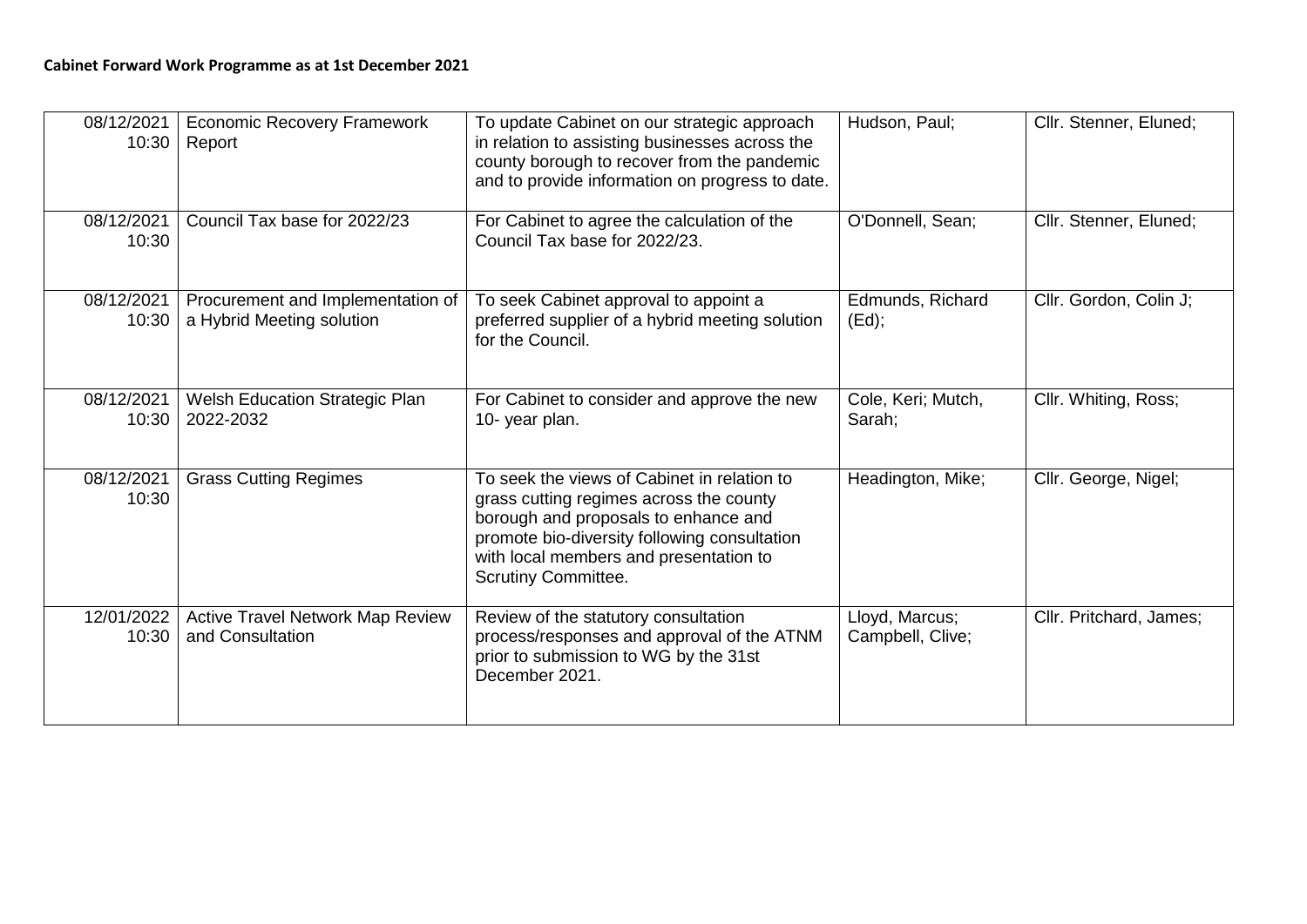| 12/01/2022<br>10:30                       | Newbridge to Risca Regeneration<br>Masterplan                                                | To obtain approval to consult on the Draft<br>Newbridge to Risca Corridor Masterplan, the<br>4th of the Masterplans aligned under the<br>regeneration Strategy "A Foundation for<br>Success", which sets out the regeneration<br>aspiration for the area for the next five years<br>and beyond. | Kyte, Rhian;                    | Cllr. Whitcombe,<br>Andrew: |
|-------------------------------------------|----------------------------------------------------------------------------------------------|-------------------------------------------------------------------------------------------------------------------------------------------------------------------------------------------------------------------------------------------------------------------------------------------------|---------------------------------|-----------------------------|
| Special<br>Cabinet<br>19/01/2022<br>10:30 | Draft Budget Proposals for 2022/23                                                           | To present Cabinet with details of draft budget<br>proposals for the 2022/23 financial year to<br>allow for a period of consultation prior to final<br>decision by Council on the 24th February<br>2022.                                                                                        | Harris, Stephen R;              | Cllr. Stenner, Eluned;      |
| 26/01/2022<br>10:30                       | 21st Century Schools - Band B -<br>Phase 2: Consultation Report /<br><b>Statutory Notice</b> | For Members to consider the contents of 21st<br>Century Schools consultation report prior to<br>determination to proceed to Statutory Notice<br>by Cabinet in December 2021.                                                                                                                    | West, Andrea;<br>Richards, Sue; | Cllr. Whiting, Ross;        |
| 09/02/2022<br>10:30                       | HRA Charges (rent increase) report                                                           | Members to agree the level of rent increase for<br>council tenants effective from April 2022.                                                                                                                                                                                                   | Harris, Stephen;                | Cllr. Cook, Shayne;         |
| 09/02/2022<br>10:30                       | Report from Task and Finish Group<br>on Non-Residential Care Charges                         | This report outlines the findings and<br>recommendations of the task and finish group<br>established to review charges for non-<br>residential care set by Caerphilly County<br>Borough Council.                                                                                                | Jacques, Mark;                  | Cllr. Cook, Shayne;         |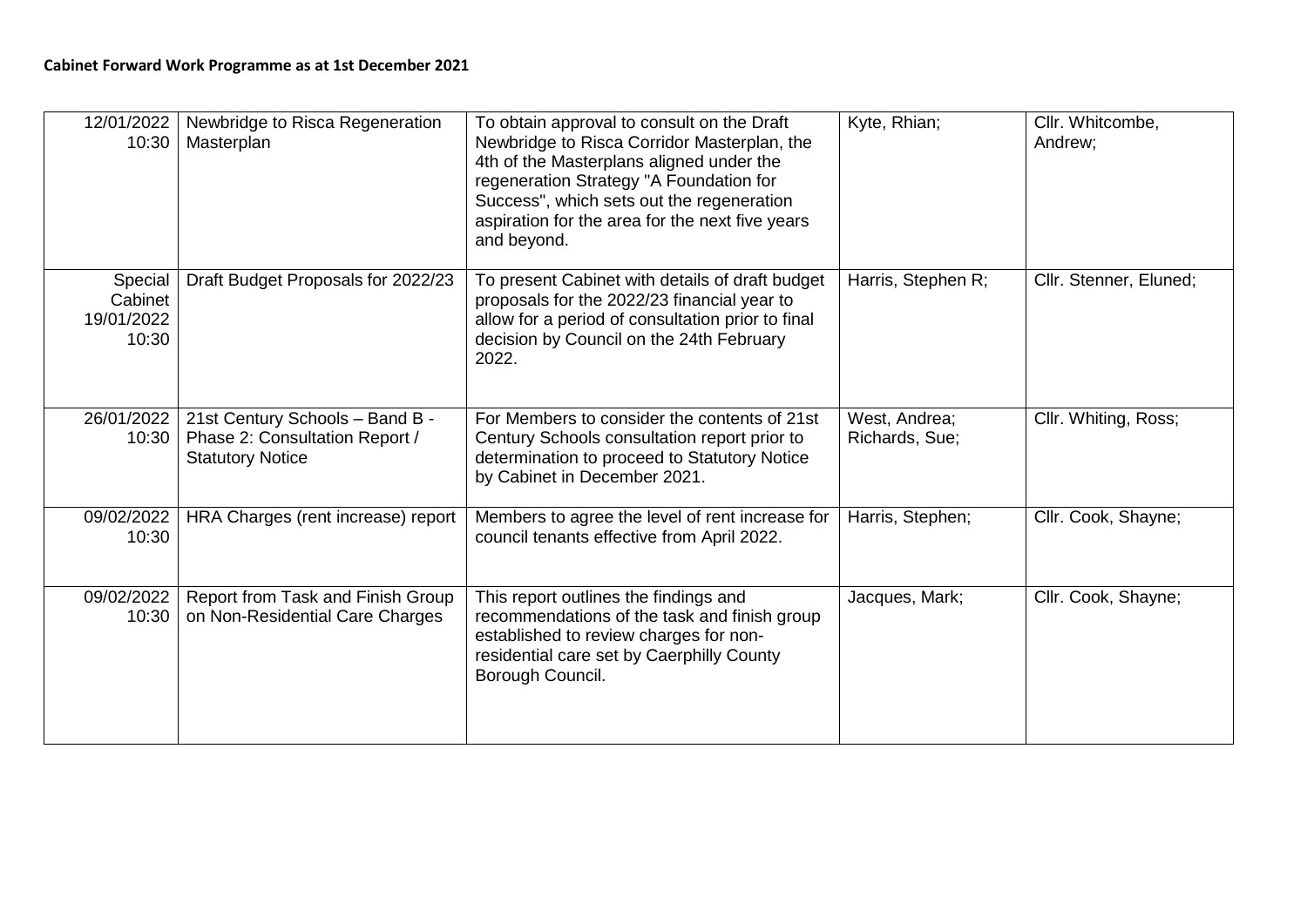| 09/02/2022<br>10:30 | Pedestrian and Cycle Zones<br>(School Streets) | To update Cabinet on the effectiveness and<br>outcomes of the experimental pedestrian and<br>cycle zone traffic regulation orders<br>implemented outside three primary schools<br>within the borough.                                                                                                                                                          | Lloyd, Marcus; Smith,<br>Dean: | Cllr. Pritchard, James; |
|---------------------|------------------------------------------------|----------------------------------------------------------------------------------------------------------------------------------------------------------------------------------------------------------------------------------------------------------------------------------------------------------------------------------------------------------------|--------------------------------|-------------------------|
| 23/02/2022<br>10:30 | <b>Oakdale Housing Development</b>             | For Cabinet to consider the development<br>options presented by Willmott Dixon on behalf<br>of Caerphilly Homes, on the basis of need and<br>viability with regard to the site of the former<br>Oakdale Comprehensive School.                                                                                                                                  | Roberts-Waite, Jane;           | Cllr. Cook, Shayne;     |
| 23/02/2022<br>10:30 | Low Cost Home Ownership                        | The LCHO (Low Cost Home Ownership) report<br>will document the formulation, implementation<br>and the publication of a new policy which<br>governs the process by which the Council will<br>sell homes to people living and/or working in<br>the borough wanting to access<br>homeownership but cannot afford to do so<br>without some form of public subsidy. | Roberts-Waite, Jane;           | Cllr. Cook, Shayne;     |
| 23/02/2022<br>10:30 | Ty Darren site in Risca                        | To discuss with Cabinet the proposed<br>development plan and construction contract for<br>the former Ty Darren site in Risca by<br>Caerphilly Homes.                                                                                                                                                                                                           | Roberts-Waite, Jane;           | Cllr. Cook, Shayne;     |